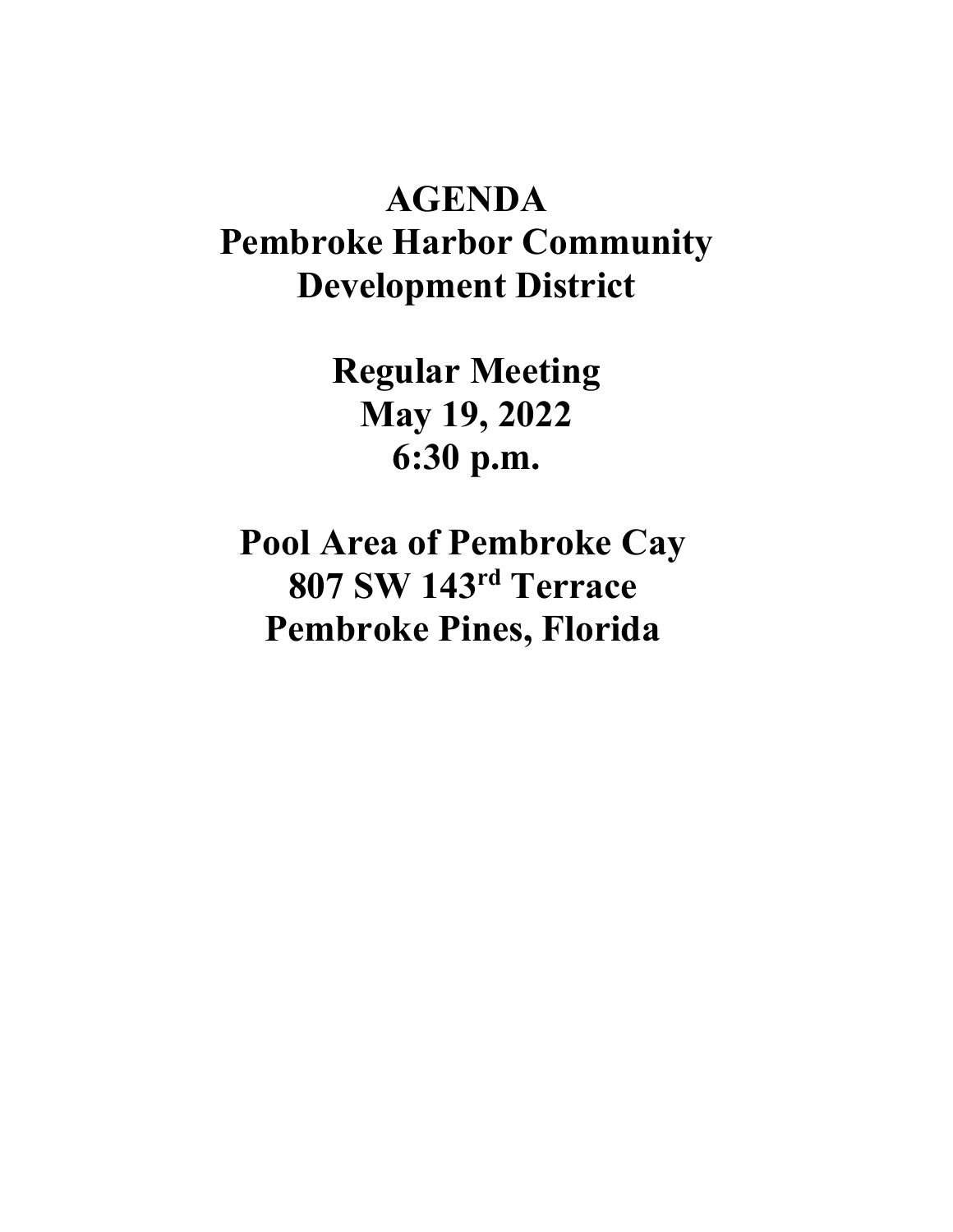## Pembroke Harbor Community Development District Regular Meeting May 19, 2022 6:30pm Pool Area of Pembroke Cay, 807 SW 143rd Terrace, Pembroke Pines, Florida

## AGENDA

- 1. Call To Order.
- 2. Roll Call.
- 3. Resolution 2022-1. A RESOLUTION OF THE BOARD OF SUPERVISORS OF PEMBROKE HARBOR COMMUNITY DEVELOPMENT DISTRICT ADOPTING A PROPOSED BUDGET FOR FISCAL YEAR 2021-2022 AND SETTING A DATE, PLACE, AND TIME FOR A PUBLIC HEARING ON THE PROPOSED BUDGET.
- 4. Staff Reports
	- a. Manager's Report.
		- i. Reminder To File Form 1 Statement of Financial Interest By July  $1<sup>st</sup>$ .
		- ii. FYI on State Required Stormwater Master Plan
- 5. Audience Comments.
- 6. Supervisor's Comments.
- 7. Other Business
- 8. Adjournment.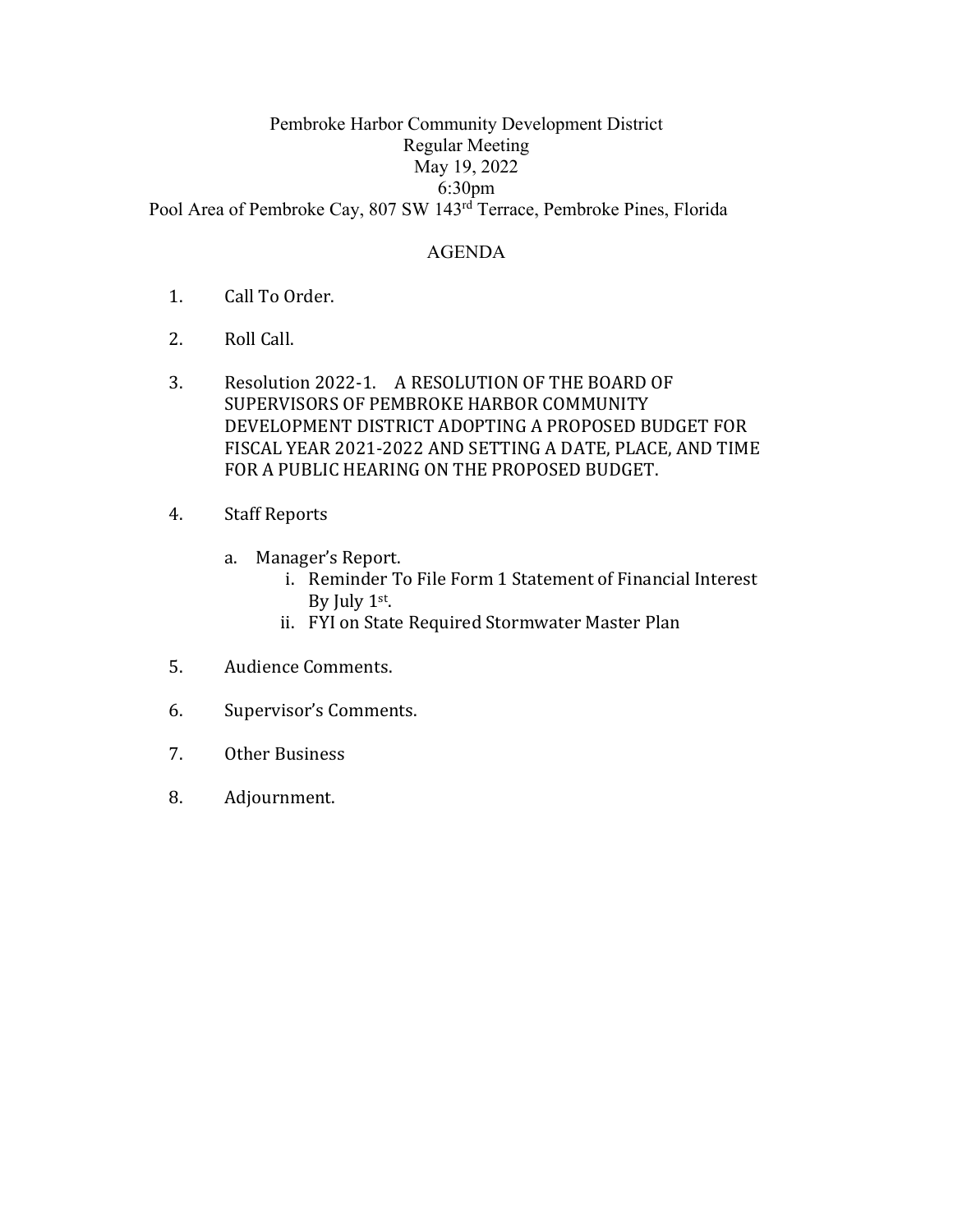## Resolution 2022-1

A RESOLUTION OF THE BOARD OF SUPERVISORS OF PEMBROKE HARBOR COMMUNITY DEVELOPMENT DISTRICT ADOPTING A PROPOSED BUDGET FOR FISCAL YEAR 2022-2023 AND SETTING A DATE, PLACE, AND TIME FOR A PUBLIC HEARING ON THE PROPOSED BUDGET

WHEREAS, Pembroke Harbour Community Development District must tentatively adopt a proposed budget; and

WHEREAS, the District Manager has presented a proposed FY2023 operating budget to the Board of Supervisor to be considered; and

WHEREAS, the Board of Supervisors has considered the proposed FY2023 operating budget; and

WHEREAS, the Board of Supervisors also wishes to set the Place, Date, and Time for a public hearing to consider the proposed budget and to hear input from the public on the budget and the annual assessments; and

NOW, THEREFORE, BE IT RESOLVED BY THE BOARD OF SUPERVISORS OF THE PEMBROKE HARBOR COMMUNITY DEVELOPMENT DISTRICT:

Section 1. The proposed FY2022-2023 tentative budget (Exhibit "A") is hereby approved.

Section 2. The Board of Supervisors hereby sets the public hearing date on the proposed budget and assessment for \_\_\_\_\_\_\_\_\_\_\_\_\_\_\_\_\_\_, at \_\_\_\_\_\_\_\_\_\_\_\_\_, at  $\mathcal{L}_\text{max}$  and  $\mathcal{L}_\text{max}$  and  $\mathcal{L}_\text{max}$  and  $\mathcal{L}_\text{max}$ 

Section 3. This resolution shall take effect immediately upon its passage and adoption.

PASSED AND ADOPTED THIS 19th DAY OF MAY 2022.

Attest:

Chair Karena Bland Secretary Christopher Wallace